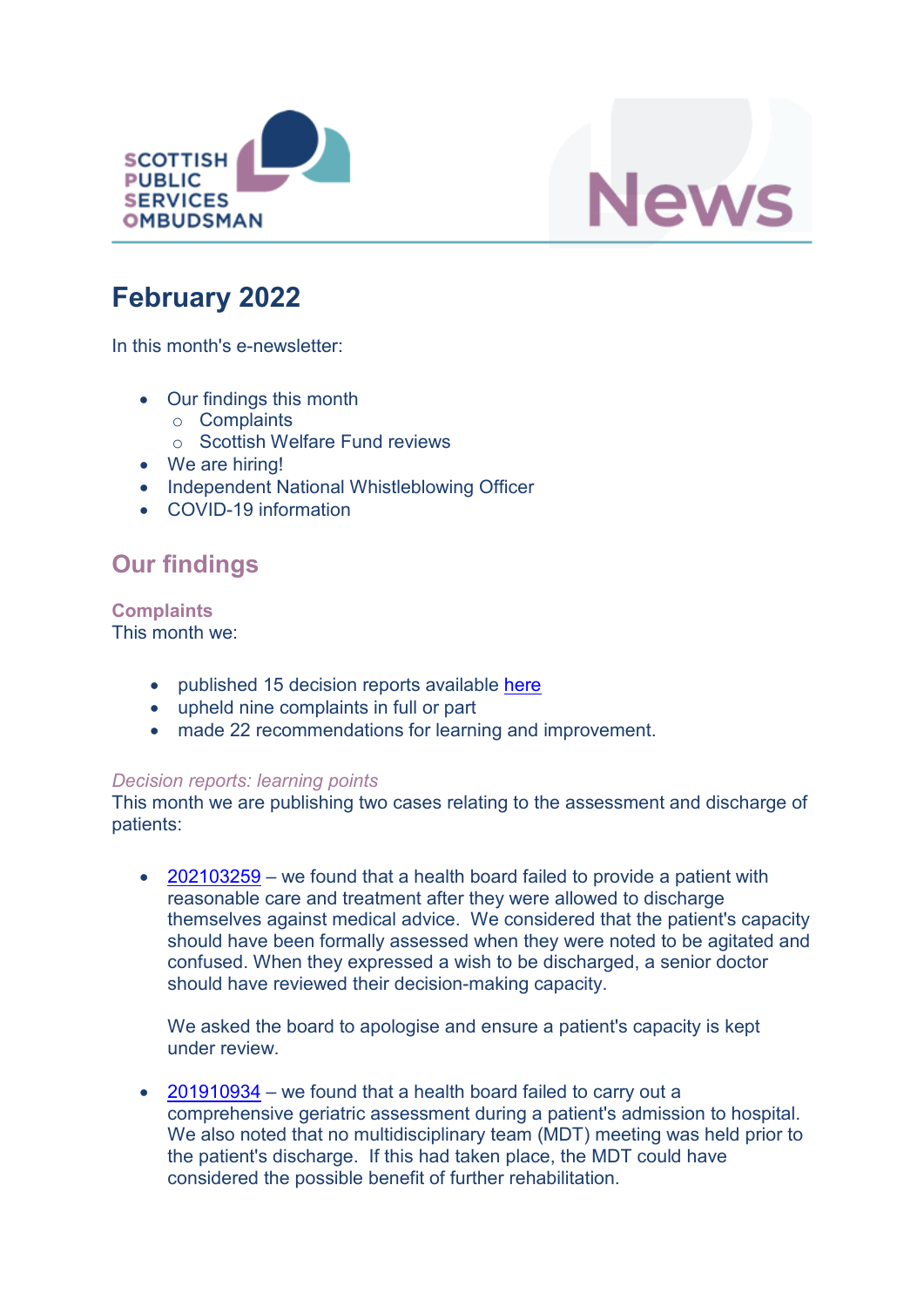We asked the board to apologise to the patient's family and ensure older patients have prompt access to comprehensive geriatric assessments in line with Healthcare Improvement Scotland standards.

## **Scottish Welfare Fund reviews**

*Statistics* During January we:

- responded to 156 enquiries
- made 118 decisions
	- o 14 community care grants
	- o 54 crisis grants
	- $\circ$  50 self-isolation support grants
- upheld seven (50%) community care grants, 12 (22%) crisis grants and 21 (42%) self-isolation support grants
- signposted an additional 471 applicants to other sources of assistance which is a significant increase from previous months. The majority (365) of these were calling us instead of their local council in error. A number of applicants told us that they had accessibility issues getting in touch with their local council such there being no Freephone number or being unable to get through due to the lines being busy. The remaining applicants were either signposted to a separate organisation or were contacting us too early in the process to request a review and were advised accordingly. We would remind council's that it is good practice to have a Freephone number.
- introduced some interactive voice response options to our phone line to try and guide applicants to the correct telephone number more effectively
- responded to nine enquiries from councils seeking advice

### *Case studies*

We saw significant increases in the volume of applications for reviews of selfisolation support grants in January. The number of applications for reviews of crisis grants also increased in comparison to previous months, with several applicants making reference to the cost of living increases. In a number of these cases we assessed that the council should have made further enquiries before making their decision.

In one such case, the applicant (C) asked for an independent review of the council's decision. C had applied for a crisis grant as they had recently been subject to benefit sanctions. As a result of this, C had no money to cover their essential living costs.

The council declined the application on the basis that the Department for Work and Pensions (DWP) advised that C had not been subject to benefit sanctions, but had earnings and this was why their Universal Credit (UC) payment was zero. The council did not change their decision as a result of C's first tier review request.

We reviewed the council's case file and spoke with C for further information. We disagreed with the council's assessment that the applicant was not eligible. C told us that they had benefit sanctions in November and December and earnings in January which had been spent. We checked with the DWP who confirmed this. We deemed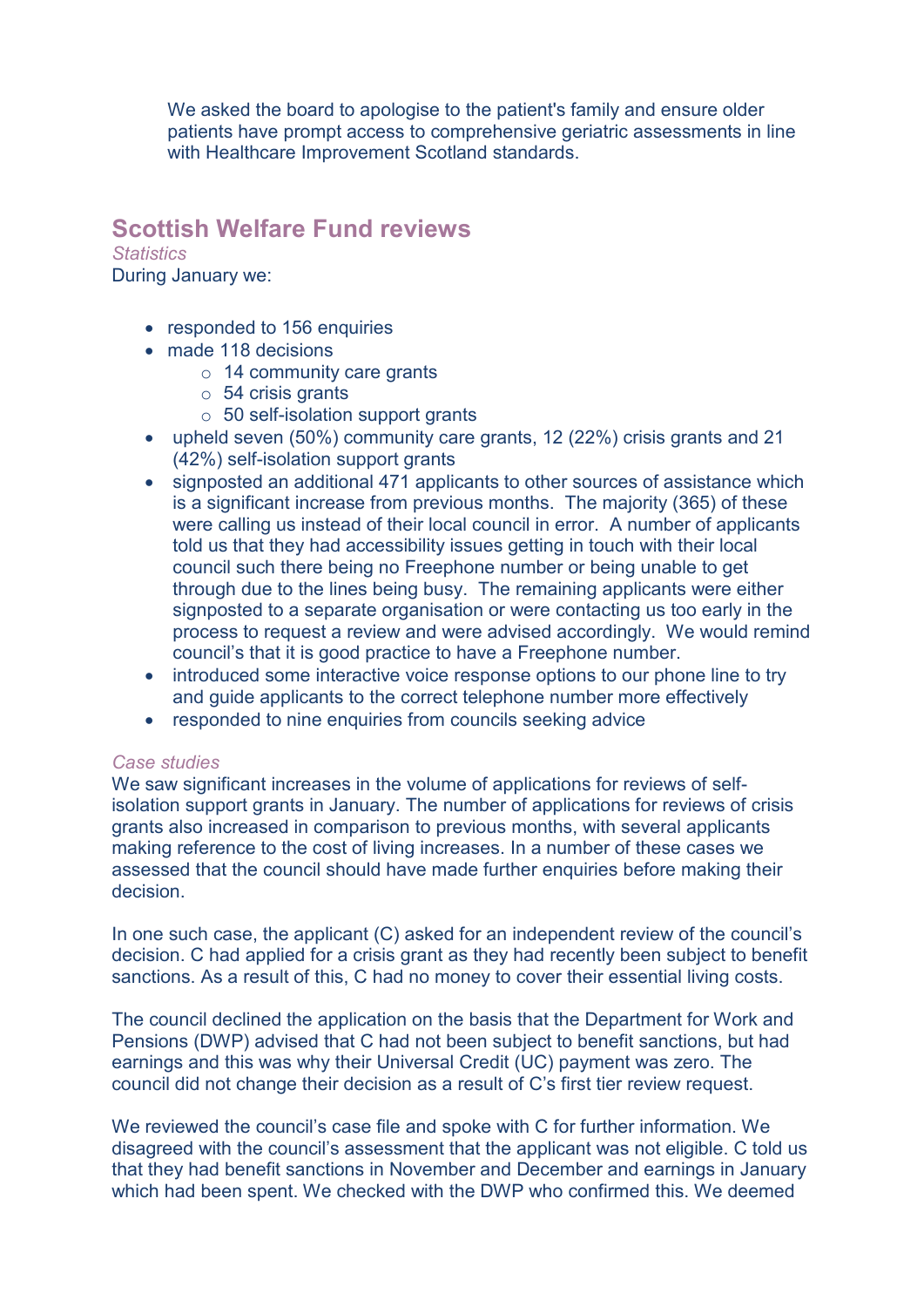C was eligible for a grant, met the qualifying conditions and the necessary priority level. As such, we upheld C's review request and instructed the council to make a payment. We provided feedback to the council about their decision-making as we assessed that they did not make sufficient enquiries with the applicant and based their decision purely on information from the DWP.

Further examples can be found in the searchable directory [on our website](https://www.spso.org.uk/scottishwelfarefund/case-summaries) under the title *'Decision making with limited information'.*



### **We are hiring!**

we are experiencing and the impact of the pandemic on our service.

Our Complaints Reviewers play a key role in our work, analysing and resolving complaints across a wide range of sectors including councils, NHS, housing associations, most water and sewerage providers, the Scottish Government and its agencies and departments, colleges and universities, prisons, and most Scottish public bodies.

These vacancies close at **5pm Wednesday 23 February 2022**.

[Visit our website for further details and how to apply for these roles.](https://www.spso.org.uk/vacancy-complaints-reviewer-x-7)

# **Independent National Whistleblowing Officer**

### *Webinars for union reps*

Following the success of our union rep webinar, we will holding a second session on **Thursday 31 March 2022, from 14:00 – 16:00**. Once again, we will be talking about the role of union reps in supporting their members during the whistleblowing process. The first hour will be similar to the previous webinar, the **second hour will be a Q&A**